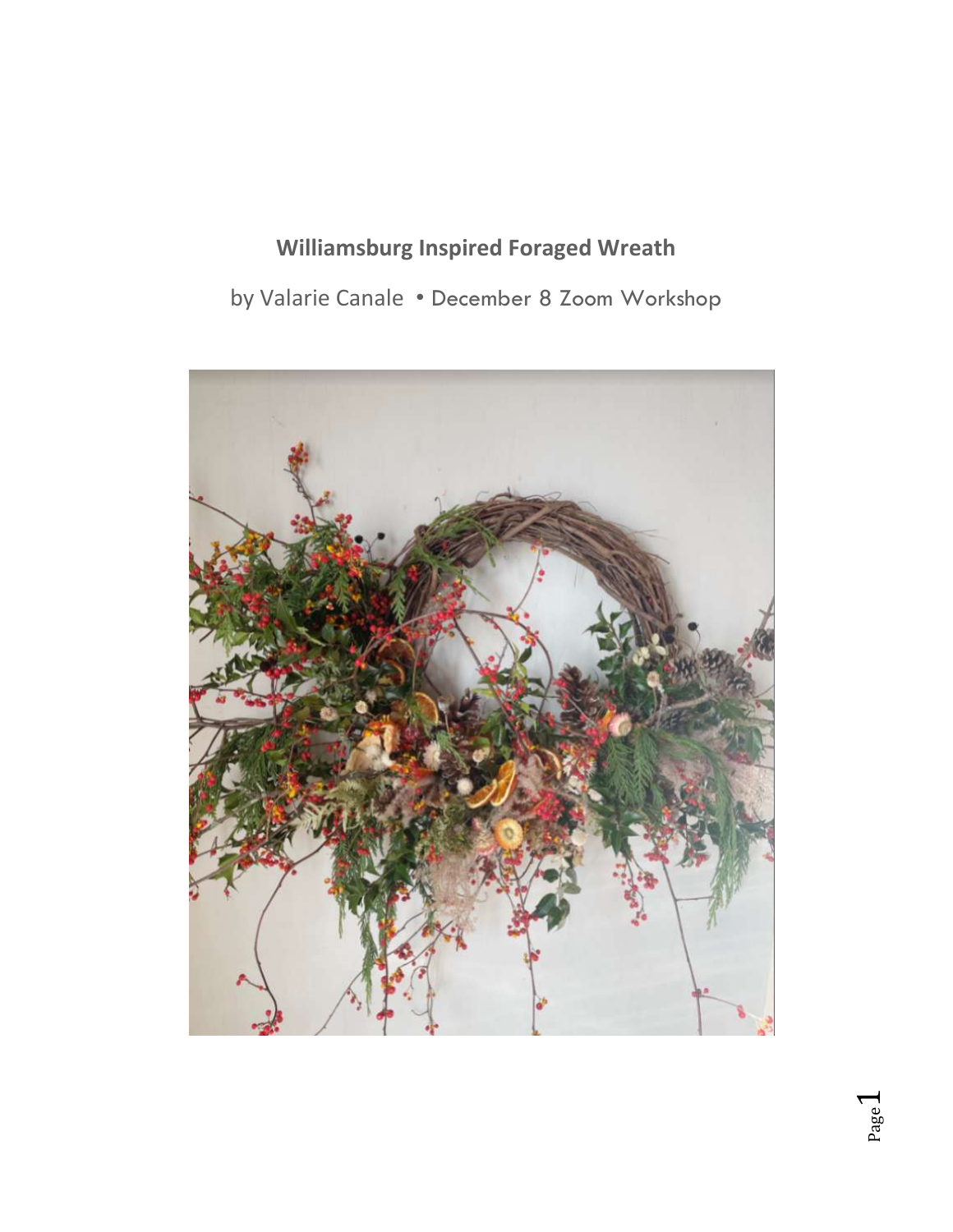**Supplies needed:** grapevine wreath, clippers, wire, glue gun and sticks, recipe ingredients

### **Recipe:**

This is Valerie's recipe for the 16" wreath pictured (she will create at our workshop). You can vary this according to your desires, **items bolded are key for her design :**

# Fresh Foliage

- 10-15 large stems of fresh cut holly (fresh cut green ingredient)
- **10-15 stems of pine/cedar/cypress (any fresh cut works! If you are looking for a more full look, feel free to add more greens)**

# Dried Foliage Filler

■ 5-10 stems of bracken fern (foliage filler)

# Dried Accent Filler

- **Strive for a minimum of 6 of the following or similar items, vary color and texture – or use more!**
- 15 stems of gomphrena/or something with a small round head
- 15 poppy pods, or dried seed heads
- 5 stems of triloba rudbeckia (small accent ingredient)
- 15-20 stems of strawflower (focal flower filler)
- 10 stems of miscanthus (fluffy grass)
- 3 hydrangea heads (used as a filler)
- **10 large stems of bittersweet vine (any ingredient with length & wisp) I chose this because I loved the added pop of red and the shape of the**